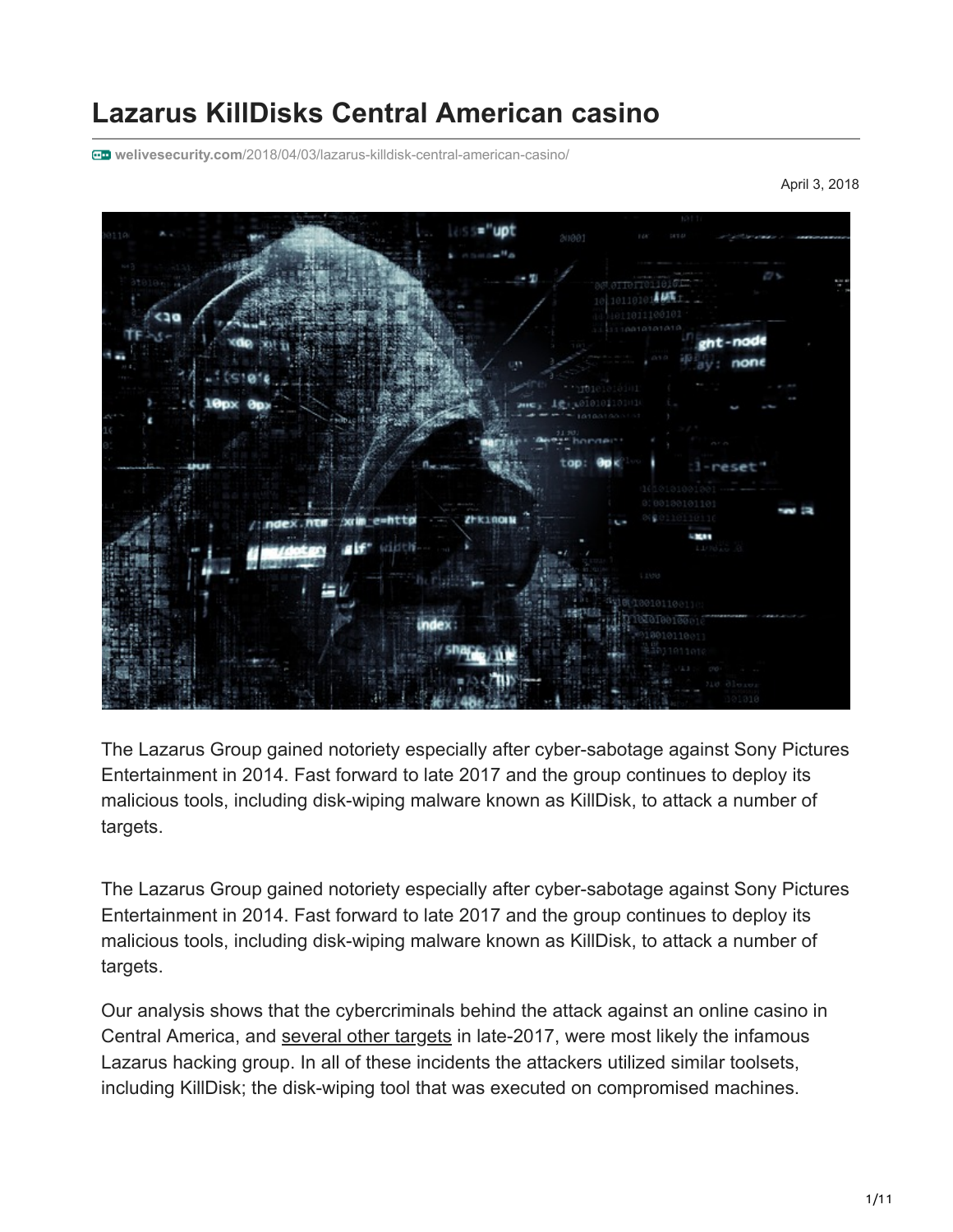

### **Lazarus toolset**

The Lazarus Group was first identified in Novetta's report [Operation Blockbuster](https://www.operationblockbuster.com/wp-content/uploads/2016/02/Operation-Blockbuster-Report.pdf) in February 2016; US-CERT and the FBI call this group [Hidden Cobra.](https://www.us-cert.gov/HIDDEN-COBRA-North-Korean-Malicious-Cyber-Activity) These cybercriminals [rose into prominence with the infamous case of cyber-sabotage against Sony Pictures](https://www.welivesecurity.com/2014/12/08/sony-pictures-hacking-traced-thai-hotel-north-korea-denies-involvement/) Entertainment.

Some of the past attacks attributed to the Lazarus Group attracted the interest of security researchers who relied on [Novetta et al's white papers](https://www.operationblockbuster.com/resources/) with hundreds of pages describing the tools used in the attacks – [the Polish and Mexican banks](https://www.welivesecurity.com/2017/02/16/demystifying-targeted-malware-used-polish-banks/); [the WannaCryptor outbreak](https://www.malwaretech.com/2017/05/how-to-accidentally-stop-a-global-cyber-attacks.html); [phishing campaigns against US defense contractors,](https://researchcenter.paloaltonetworks.com/2017/08/unit42-blockbuster-saga-continues/) etc – and provides grounds for the attribution of these attacks to the Lazarus Group.

Note that the Lazarus toolset (i.e. the collection of all files that are considered by the security industry as fingerprints of the group's activity) is quite broad, and we believe there are numerous subgroups. Unlike toolsets used by some other cybercriminal groups, none of the source code of any Lazarus tools has ever been disclosed in a public leak.

On top of custom tools, the Lazarus Group also leverages projects that are either available from GitHub or provided commercially.

## **Lazarus tools in casino attack**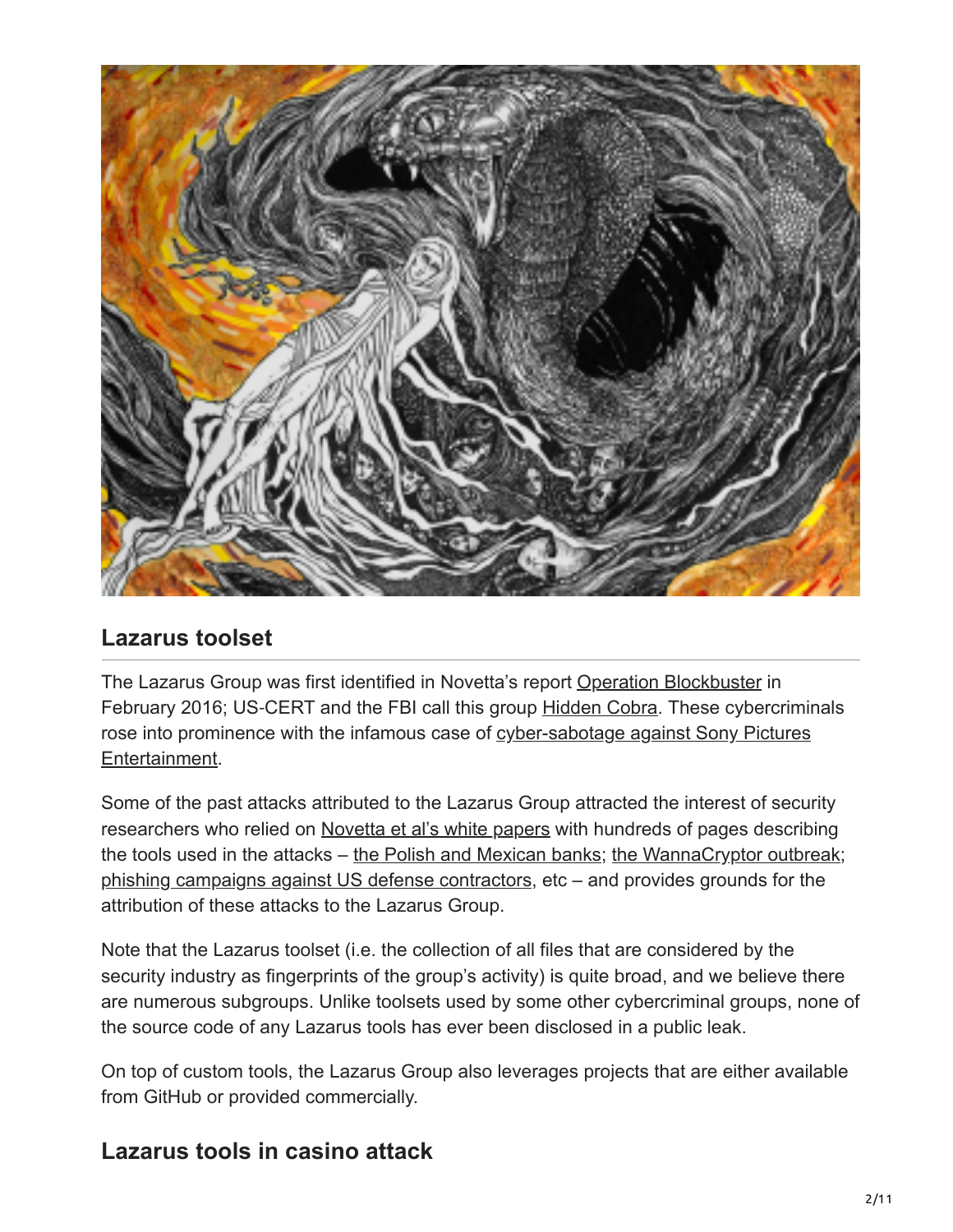In this section, we review some of the tools that were detected on numerous servers and endpoints in the network of an online casino in Central America. These were used in conjunction with the destructive KillDisk samples described later. We explain why we believe they are linked to Lazarus. ESET detects known Lazarus malware as Win32/NukeSped or Win64/NukeSped.

Almost all of these tools are designed to run as a Windows service. Administrator privileges are necessary to achieve this, which means the attackers expected to have to have those privileges at the time of tool design or compilation.

### **TCP backdoor**

Win64/NukeSped.W is a console application that is installed in the system as a service. One of the initial execution steps is dynamically resolving the required DLL names, on the stack:

```
dword ptr [rbp+57h+LibFileName_0], 'nrek'
mov
        [rbp+57h+var_64], '231e'mov
                                           kernel32.dll
        [rbp+57h+var_60], 'lld.'
mov
        [rbp+57h+var_5C], \thetamov
        dword ptr [rbp+57h+LibFileName_1], 'avda'
mov
        [rbp+57h+var_44], '23ip'mov
        [rbp+57h+var_40], '11d.'advapi32.dll
mov
        [rbp+57h+var_3C], \thetamov
mov
        dword ptr [rbp+57h+LibFileName_2], 'lhpi'
        [rbp+57h+var_54], 'ipap'mov
                                            iphlpapi.dll
        [rbp+57h+var_50], '11d.'
mov
        [rbp+57h+var_4C], 0m<sub>O</sub>dword ptr [rbp+57h+LibFileName_3], 'astw'
mov
mov
        [rbp+57h+var_34], '23ip'wtsapi32.dll
        [rbp+57h+var_30], '11d.'
mov
        [rbp+57h+var_2c], 0
mov
        dword ptr [rbp+57h+LibFileName_4], 'uces'
mov
        [rbp+57h+var_84], '23r'mov
                                            secur32.dll
        [rbp+57h+var_80], '11d'mov
        dword ptr [rbp+57h+LibFileName_5], 'ldtn'
mov
        [rbp+57h+var_A4], 'Id.1'mov
                                            ntd11.d11[rbp+57h+var_A0], 6Ch
mov
        dword ptr [rbp+57h+LibFileName_6], 'resu'
mov
        [rbp+57h+var_94], '. vne'mov
                                            userenv.dll
        [rbp+57h+var_90], '11d'mov
        dword ptr [rbp+57h+LibFileName_7], 'wlhs'
mov
        [rbp+57h+var_74], ' .ipa'mov
                                            shlwapi.dll
        [rbp+57h+var_70], '11d'mov
lea
        rcx, [rbp+57h+LibFileName_0] ; lpLibFileName
ca11cs:LoadLibraryA
```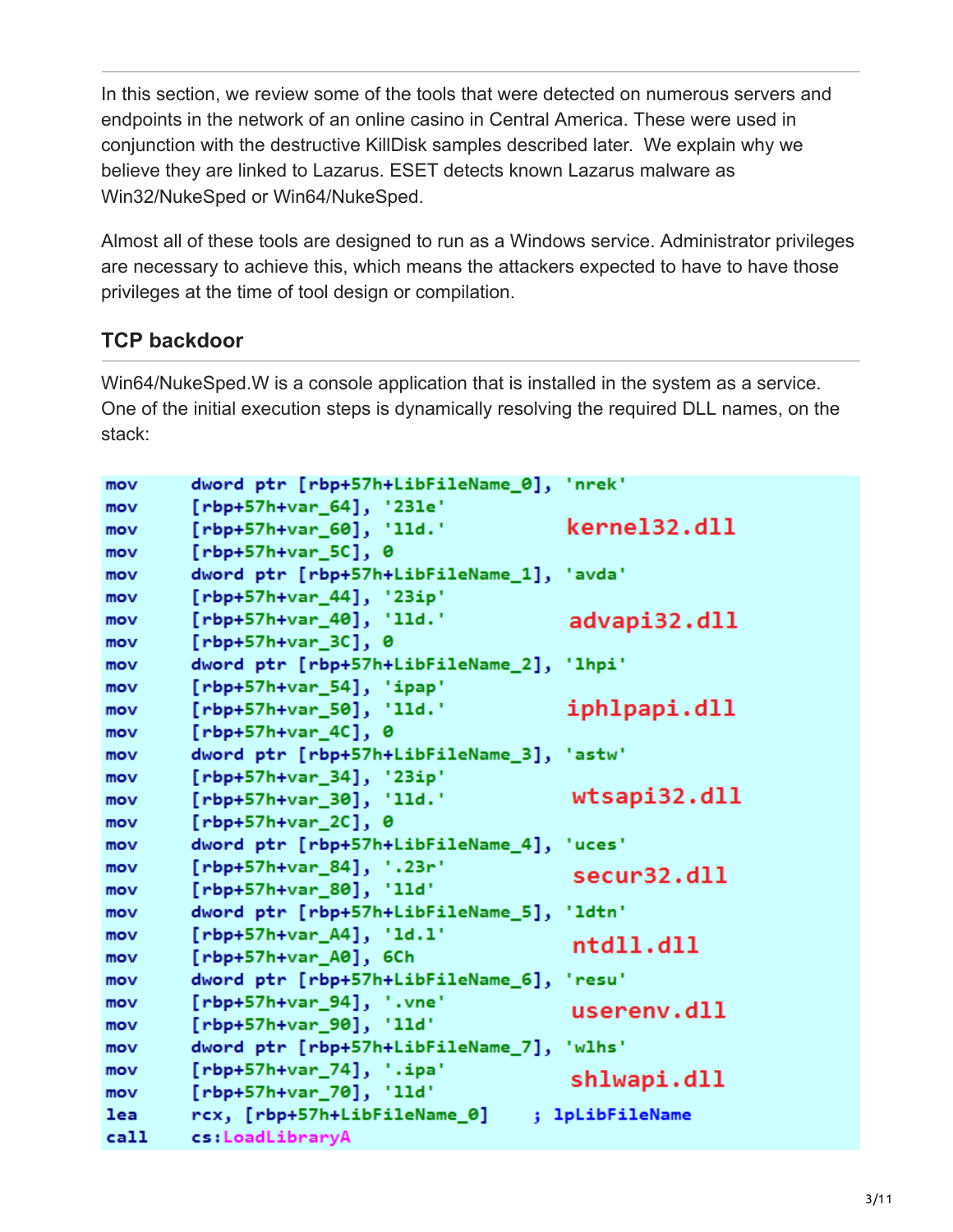Likewise, procedure names of Windows APIs are constructed dynamically. In this particular sample, they are visible in plaintext; in other past samples that we've analyzed they were base64-encoded, encrypted or resolved on the stack character by character:

```
; "WTSEnumerateSessionsA"
lea
        rdx, aWtsenumeratese
mov
        rex, r13; hModule
        cs:GetProcAddress
call
        cs:WTSEnumerateSessionsA, rax
mov
                                         ; "WTSFreeMemory"
        rdx, aWtsfreememory
lea
        rex, r13mov
                                         : hModule
        cs:GetProcAddress
ca11cs:WTSFreeMemory, rax
mov
lea
        rdx, aWtsqueryuserto
                                         ; "WTSQueryUserToken"
       rcx, r13; hModule
mov
cal1cs:GetProcAddress
        cs:WTSQueryUserToken, rax
mov
                                                      resolve WINAPIs
                                         ; CODE XREF:
loc_13F6BA818:
                                                                      SE11j
        r12, r12test
tiz.
        short loc_13F6BA862
lea
        rdx, aLsaenumeratelo
                                         ; "LsaEnumerateLogonSessions"
        rcx, r12; hModule
mov
ca11cs:GetProcAddress
        cs:LsaEnumerateLogonSessions, rax
mov
```
Both are typical traits of Lazarus malware. Another typical Lazarus backdoor characteristic is also seen in this backdoor: it listens on a specific port that it ensures is not blocked by the firewall:

```
fastcall TCP::PortOpening( int64 a1, unsigned int16 a2, int bSwitch)
 1 void
 2\vert f \vert13<sup>1</sup>1_bSwitch = bSwitch;
14v4 = a2:
   szCommand = \theta;
15
    memset (&Dst. 0. 0x103ui64):
16<sup>1</sup>17szFmt : "netsh firewall add portopening TCP %d Assistance";
    if (!<mark>l_bSwitch )</mark>
18
       szFmt = "netsh firewall delete portopening TCP %d";
19
   sprintf(&szCommand, szFmt, v4);
20
    if ( CreateProcessA_1(0i64, &szCommand, 0i64, 0i64, 0, 0, 0i64, 0i64, &Start
28
29
    €
30
      WaitForSingleObject(hHandle, 0x3A98u);
31CloseHandle_1(hHandle);
32
      CloseHandle_1(hObject);
       Sleep(0x7D0u);331
34
    ŀ
35|}
```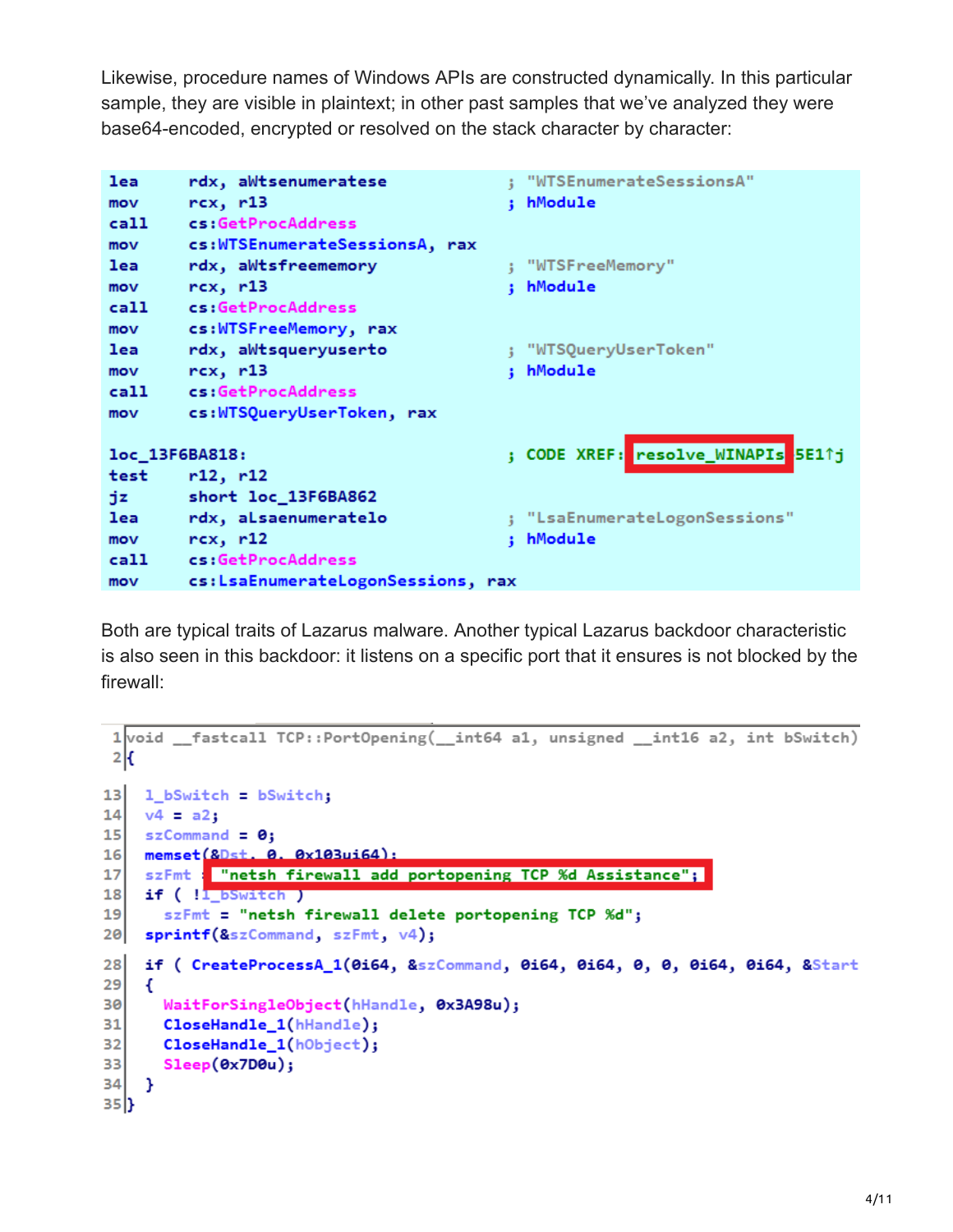The backdoor supports 20 commands whose functionality is similar to previously analyzed Lazarus samples (note that the command names here did not originate from the attackers but were created by an ESET malware analyst):

```
switch ( CommandId )
Ŧ
  case 1:
   v10 = cmd_GetCurrentDir(MainObject, (_int64)Param1, (_int64)Param2, (_int64)Param3);
    goto LABEL 59:
  case 2:
   v10 = cmd_ListDisksInfo(MainObject, (_int64)Param1, (_int64)Param2, (_int64)Param3);
   goto LABEL_59;
  case 3:
   v10 = cmd_FileSearch(MainObject, (_int64)Param1, (_int64)Param2, (_int64)Param3);
    goto LABEL 59;
  case 4:v10 = cmd_CreateProcessSimple(MainObject, (_int64)Param1, (_int64)Param2, (_int64)Param3);
   goto LABEL 59:
  case 5:
   v10 = cmd_ChangeRealFileTime(MainObject, (_int64)Param1, (_int64)Param2, (_int64)Param3);
    goto LABEL_59;
  case 6:v10 = cmd_DropFile(MainObject, (_int64)Param1, (_int64)Param2, Param3);
    goto LABEL_59;
 case 17:
   v10 = cmd_CreateProcessAsLoggedUser(MainObject, (_int64)Param1, (_int64)Param2, (_int64)Param3);
   goto LABEL_59;
 case 18:
   v10 = cmd_InjectIntoExplorer(MainObject, (_int64)Param1, (_int64)Param2, (_int64)Param3);
   goto LABEL 59:
 case 19:
   v10 = cmd_InjectIntoProcIDLoggedUser(MainObject, (_int64)Param1, (_int64)Param2, (_int64)Param3);
   goto LABEL 59;
if (CommandId == 20)break;
```
It creates several files on the file system. The listening port is stored in a text file named %WINDOWS%\Temp\p. The file %WINDOWS%\Temp\perflog.evt contains a list of paths of binary files to be injected, executed or written to the Registry depending upon the beginning character:

```
"*" = executed via process injection
"+" = executed via cmd.exe
" " = written to the registry at
HKLM\SYSTEM\CurrentControlSet\Services\<ServiceName>\Instance
```
In case of the "+" option, the output data of cmd.exe /c "%s 2>> %s" (or cmd.exe /c "%s >> %s 2>&1") is logged to %WINDOWS%\Temp\perflog.dat.

### **Session hijacker**

Win64/NukeSped.AB is a console application that creates a process as another currently– logged-in user on the victim's system (similar to command number 17 from the previously described TCP backdoor).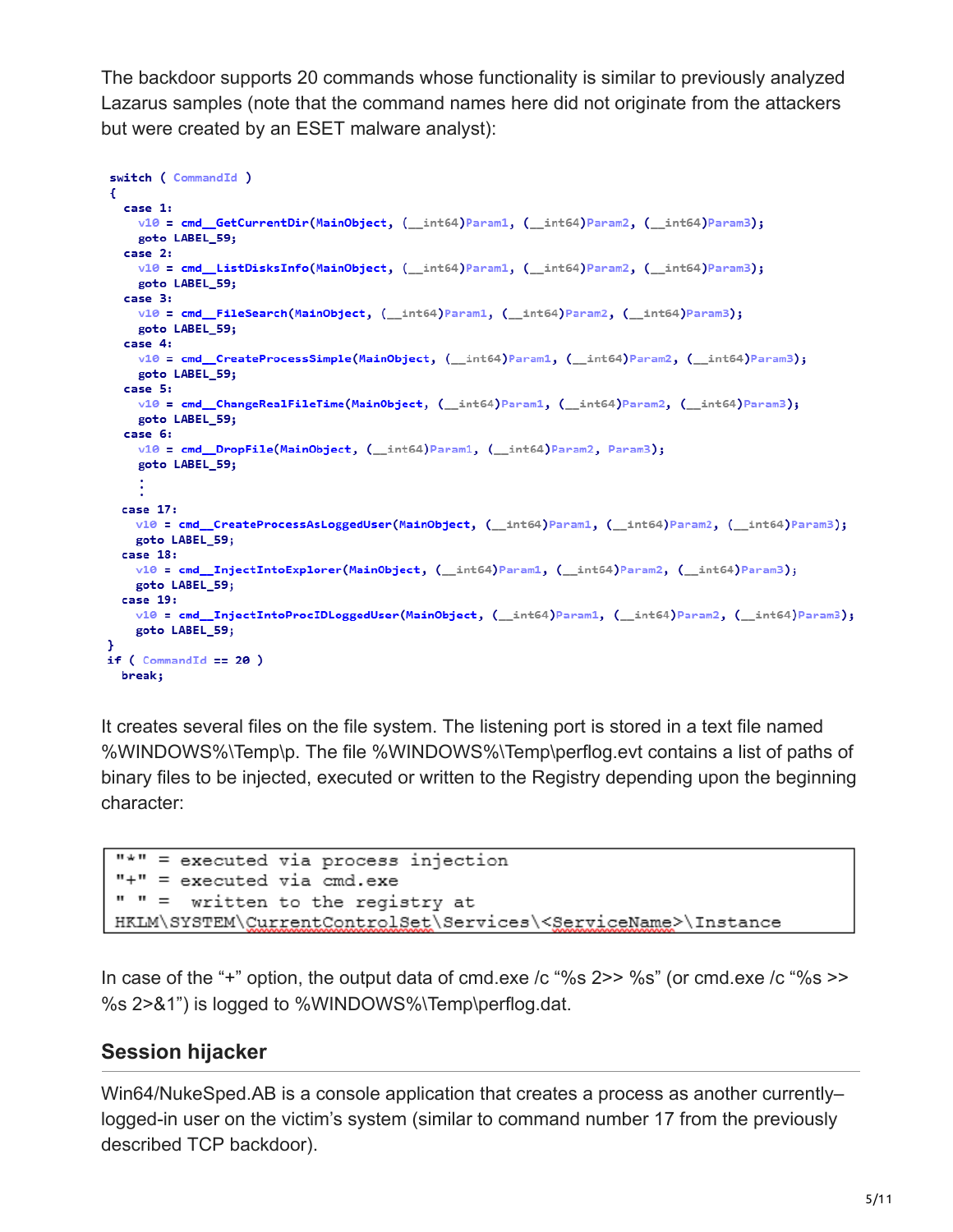It is a Themida-protected variant of a sample [described](https://securelist.com/files/2017/04/Lazarus_Under_The_Hood_PDF_final.pdf) by Kaspersky. In our case, it was installed as C:\Users\public\ps.exe. It accepts three parameters.

A static look shows the same file properties in both these samples: the same PE compilation timestamp, identical Rich Header linker data (indicating that the linker was Visual Studio 2010 (10.00)), and part of the resources version info matches:

| <b>Machine</b><br>Fri Feb 18 08:49:41 2011                                                                                                                                                                                 | <b>AMDGA</b> | Internal name--------Count--<br>prodidUtc1600 C<br>prodidMasm1000                                                                                                                                                                       | 81<br>9 |
|----------------------------------------------------------------------------------------------------------------------------------------------------------------------------------------------------------------------------|--------------|-----------------------------------------------------------------------------------------------------------------------------------------------------------------------------------------------------------------------------------------|---------|
| Magic optional header                                                                                                                                                                                                      | <b>020B</b>  | prodidImplib900                                                                                                                                                                                                                         | 5       |
| OS version                                                                                                                                                                                                                 | 5.02         | prodidImport0                                                                                                                                                                                                                           | 85      |
| Subsystem version                                                                                                                                                                                                          | 5.02         | prodidUtc1600 CPP                                                                                                                                                                                                                       | -25     |
| Size of code                                                                                                                                                                                                               | 00000200     |                                                                                                                                                                                                                                         |         |
| VALUE "CompanyName",<br><b>VALUE</b> "FileDescription",<br>VALUE "FileVersion",<br>VALUE "InternalName",<br>VALUE "LegalCopyright",<br>VALUE "OriginalFilename",<br>VALUE "ProductName",<br><b>VALUE "ProductVersion",</b> | "PREVHOST"   | "Microsoft Corporation"<br>"Preview Handler Surrogate Host"<br>"6.1.7601.17562 (win7sp1_gdr.110217-1504)"<br>"© Microsoft Corporation. All rights reser<br>"PREVHOST.EXE"<br>"Microsoft® Windows® Operating System"<br>"6.1.7601.17562" |         |

While the PE timestamp and the resources are stolen from the legitimate Microsoft PREVHOST.EXE file from Windows 7 SP1, the linker data was not: the original Microsoft file was compiled and linked by Visual Studio 2008 (9.00).

Our consequent, dynamic analysis confirmed that this file – found in the compromised casino's network – is related to the session hijacker used in the Polish and Mexican attacks.

### **Loader/installer**

This is a simple command line tool accepting several switches. Its purpose is to work with processes (injecting/killing a process by PID or by name), services (terminating/reinstalling a service) or files (drop/remove). Its exact functionality depends on the parameters.

## **KillDisk variants**

KillDisk is a generic detection name that ESET uses for destructive malware with disk wiping capabilities, such as damaging boot sectors and overwriting then deleting (system) files, followed by a reboot to render the machine unusable. Although all KillDisk malware has similar functionality, as a generic detection, individual samples do not necessarily have strong code similarities or relationships. Such generic malware detections usually have many "sub-families", distinguished by the detection suffix (e.g. Win32/KillDisk.NBO in this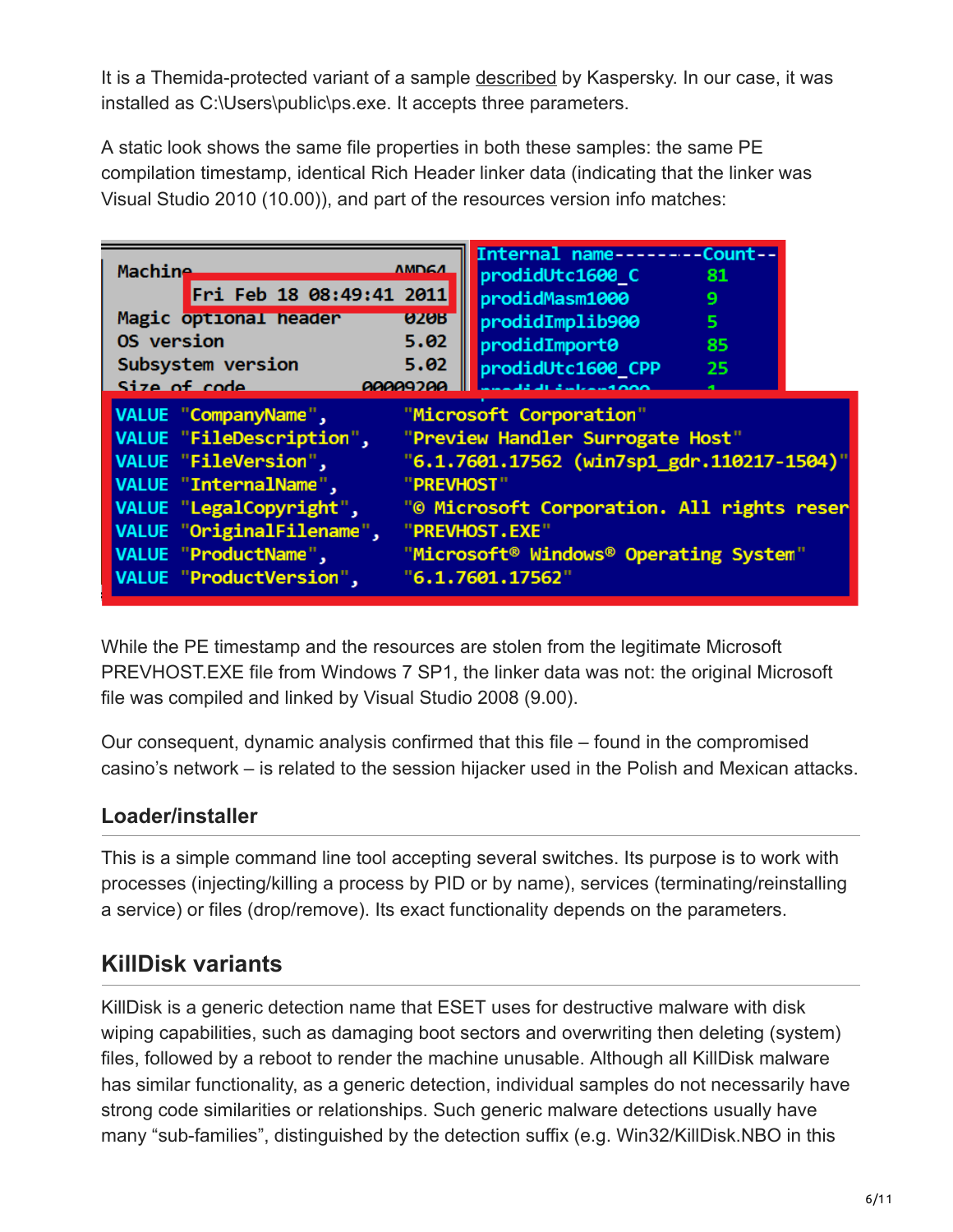case). Sub-family variants that do have strong code similarities, are sometimes seen separate cyberattacks and thus can help us make connections, as here. Other cases, for example the directed cyberattacks against high-value targets in Ukraine in [December 2015](https://www.welivesecurity.com/2016/01/03/blackenergy-sshbeardoor-details-2015-attacks-ukrainian-news-media-electric-industry/) and [December 2016,](https://www.welivesecurity.com/2016/12/13/rise-telebots-analyzing-disruptive-killdisk-attacks/) also employed KillDisk malware, but those samples were from different KillDisk sub-families, so are most likely unrelated to these attacks.

In the Central American online casino case, we detected two variants of Win32/KillDisk.NBO in their network. This malware was detected on over 100 machines in the organization. There are several possible explanations for its deployment, with the attackers covering their tracks after an espionage operation, or its direct use for extortion or sabotage, being the most probable. In any case, the impact against a single organization is large.

Based on our telemetry, the simultaneous use of the detected Win32/KillDisk.NBO variants, and the other known Lazarus malware on the targeted network, we are confident this KillDisk malware was deployed by Lazarus, rather than by another, unrelated attacker.

Our analysis of these two Win32/KillDisk.NBO variants revealed that they share many code similarities. Further, they are almost identical to the KillDisk variant used against financial organizations in Latin America, as [described by Trend Micro](https://blog.trendmicro.com/trendlabs-security-intelligence/new-killdisk-variant-hits-financial-organizations-in-latin-america/).

In this online casino case, the KillDisk variants' path was typically: C:\Windows\Temp\dimens.exe

The actual embedded payload is injected into the system process werfault.exe:

```
1|BOOL WinMainEx()2<sub>k</sub>if ( *(_WORD *)au8EmbeddedPayload == IMAGE_DOS_SIGNATURE )
1516
     €
17
       do
18€
19
         v0 = &au8EmbeddedPayload[e_lfanew];
20
         if ( *(_DWORD *)&au8EmbeddedPayload[e_lfanew] != IMAGE_NT_SIGNATURE )
21break;
27if ( !CreateProcessA( "C:\\Windows\\system32\\werfault.exe",
         Mem = (char *)VirtualAllocEx(ProcessInformation.hProcess, *((LPVOID *)v0 + 13),
51
                                        *((\text{LWWORD}*)\vee 0 + 20), 0 \times 3000u, 0 \times 40u);58
         if (Mem)59
         €
           WriteProcessMemory(ProcessInformation.hProcess, Mem, au8EmbeddedPayload,
60
81
           SetThreadContext(ProcessInformation.hThread, v1);
82ResumeThread(ProcessInformation.hThread);
88
      Y
```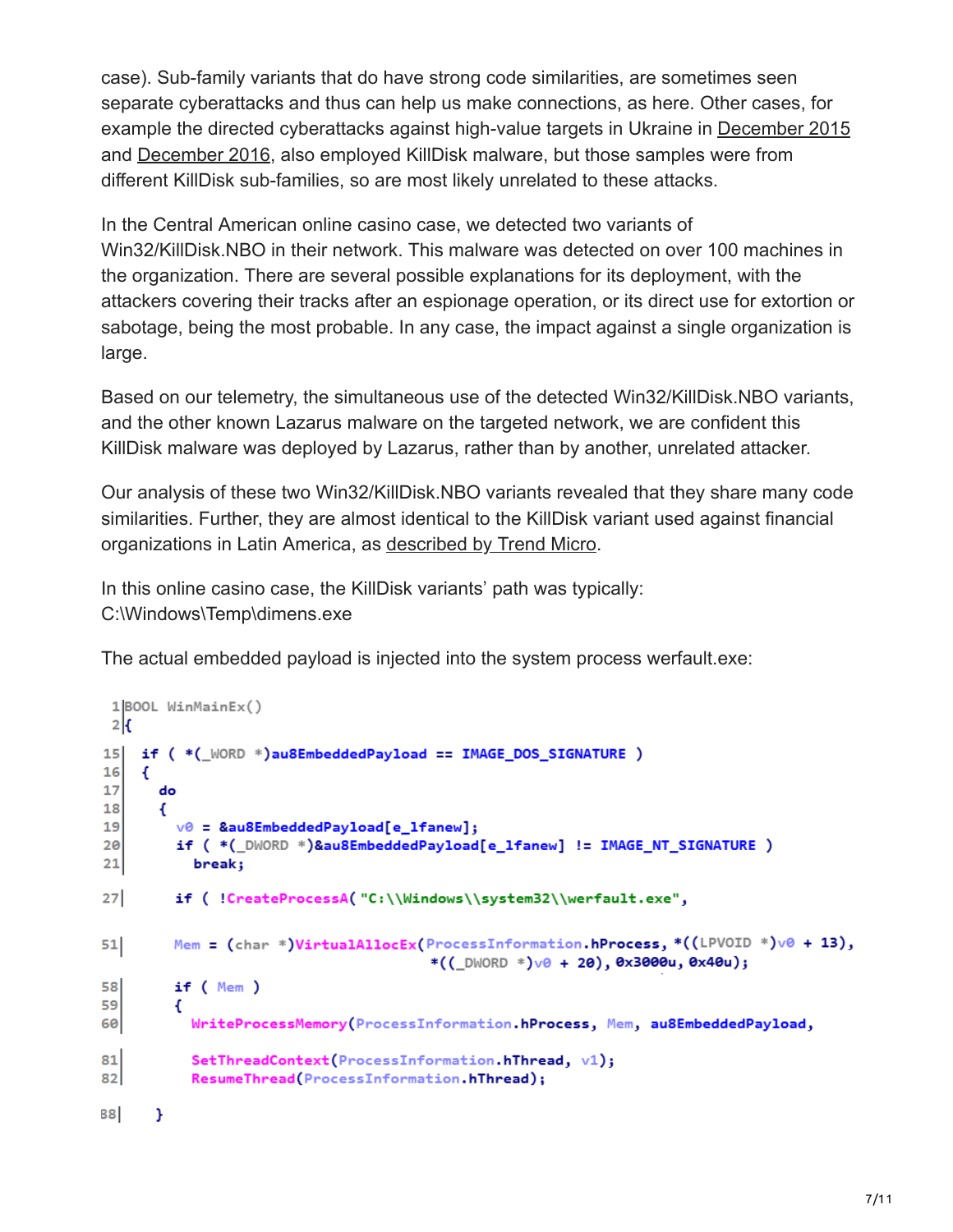One of the variants was protected using the commercial PE protector VMProtect in its 3<sup>rd</sup> generation, which made unpacking it trickier. The attackers most likely did not buy a VMProtect license but have rather used leaked or pirated copies available on the Internet. Using protectors is common for the Lazarus group: during the [Polish and Mexican attacks](https://www.welivesecurity.com/2017/02/16/demystifying-targeted-malware-used-polish-banks/) in February 2017, they made use of Enigma Protector and some of the Operation Blockbuster samples, [reported by](https://researchcenter.paloaltonetworks.com/2017/08/unit42-blockbuster-saga-continues/) Palo Alto Networks, used an older version of VMProtect.

## **Common Lazarus format strings**

Among numerous typical characteristics that let us attribute the samples and attacks to Lazarus, one worth pointing out for the sake of other researchers is format strings. The table below lists formatting strings found in the aforementioned samples, as well as in many TCP backdoors linked with Lazarus:

| <b>Format String</b>                                                              | Lazarus Attack / Report                          |
|-----------------------------------------------------------------------------------|--------------------------------------------------|
| cmd exe /c "%s 2>> %s"<br>cmd.exe /c "%s >> %s 2>&1"                              | This case - online casino in<br>Central America  |
| cm%sx%s"%s%s %s" 2>%s                                                             | Operation Blockbuster &<br>WannaCryptor outbreak |
| $c\%s.e\%sc$ "%s > %s 2>&1"<br>%sd.e%sc "%s > %s 2>&1"                            | Operation Blockbuster - The<br>Sequel            |
| $\%s\%s\%s$ "%s > %s 2>&1"<br>md.e<br>xe/c                                        | Operation Blockbuster - The Saga                 |
| %sd.e%sc "%s > %s" 2>&1<br>%sd.e%sc n%ssh%srewa%s ad%s po%sop%sing<br>T%s %d "%s" | <b>Operation Blockbuster</b>                     |
| $\%$ s /c "%s" >%s 2>&1                                                           | <b>Operation Blockbuster</b>                     |
| cmd exe /c "%s" > %s 2>&1                                                         | The Polish and Mexican case                      |

By itself, this might not seem to be a convincing clue, but checking these format strings against all the malware samples ever collected by ESET, the only results are from samples in suspected Lazarus operations. Hence, we conclude that these format strings represent a relevant, static characteristic of the Lazarus Group's modus operandi.

## **Additional tools**

There are (at least) two widely available tools that the attackers in the online casino case also used.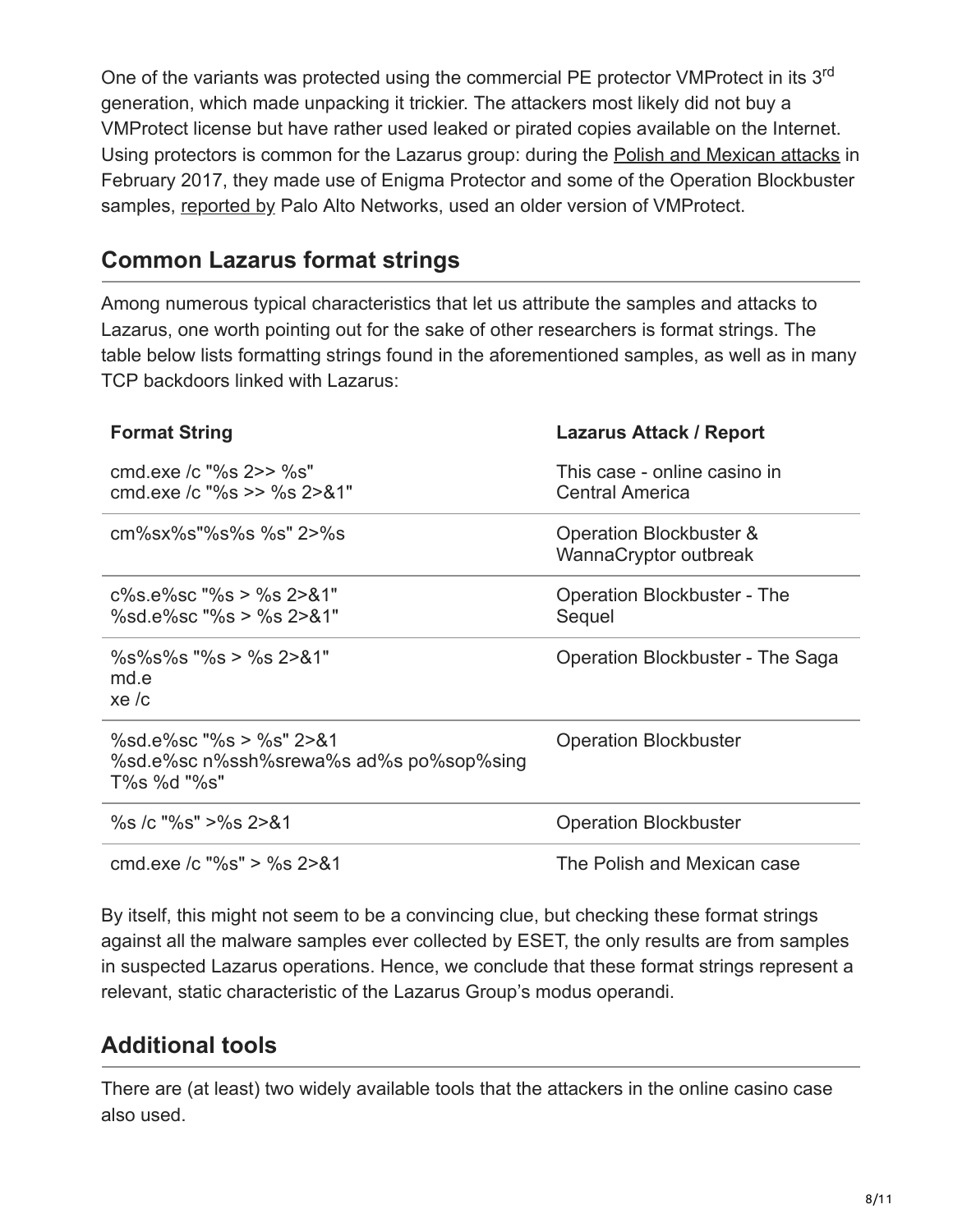## **Browser Password Dump**

This shady tool serves the purpose of recovering passwords from popular web browsers. However, it is a tool from December 2014, which uses old, well-known techniques. Nevertheless, it can be used effectively on the current, latest versions of Google Chrome (64.0.3282.186), Chromium (67.0.3364.0), Microsoft Edge (41.16299.15.0) and Microsoft Internet Explorer (11.0.9600.17843). It does not work against recent versions of Firefox or Opera.



## **Mimikatz**

These attackers also used a modified version of the infamous open-source tool Mimikatz, which is used for extracting Windows credentials. It accepts one parameter – the name of the file in which to store the output. If no parameter is given then the output file is called ~Temp1212.tmp located in the same directory as Mimikatz. The output contains hashes of the Windows credentials of currently logged-in users. This tool is commonly used by various APT groups and cybercriminals, for example by the [Telebots group](https://www.welivesecurity.com/2017/06/30/telebots-back-supply-chain-attacks-against-ukraine/) in the massive DiskCoder.C (aka [NotPetya\) outbreak,](https://www.welivesecurity.com/2017/06/27/new-ransomware-attack-hits-ukraine/) or in [Operation Buhtrap.](https://www.welivesecurity.com/2015/04/09/operation-buhtrap/)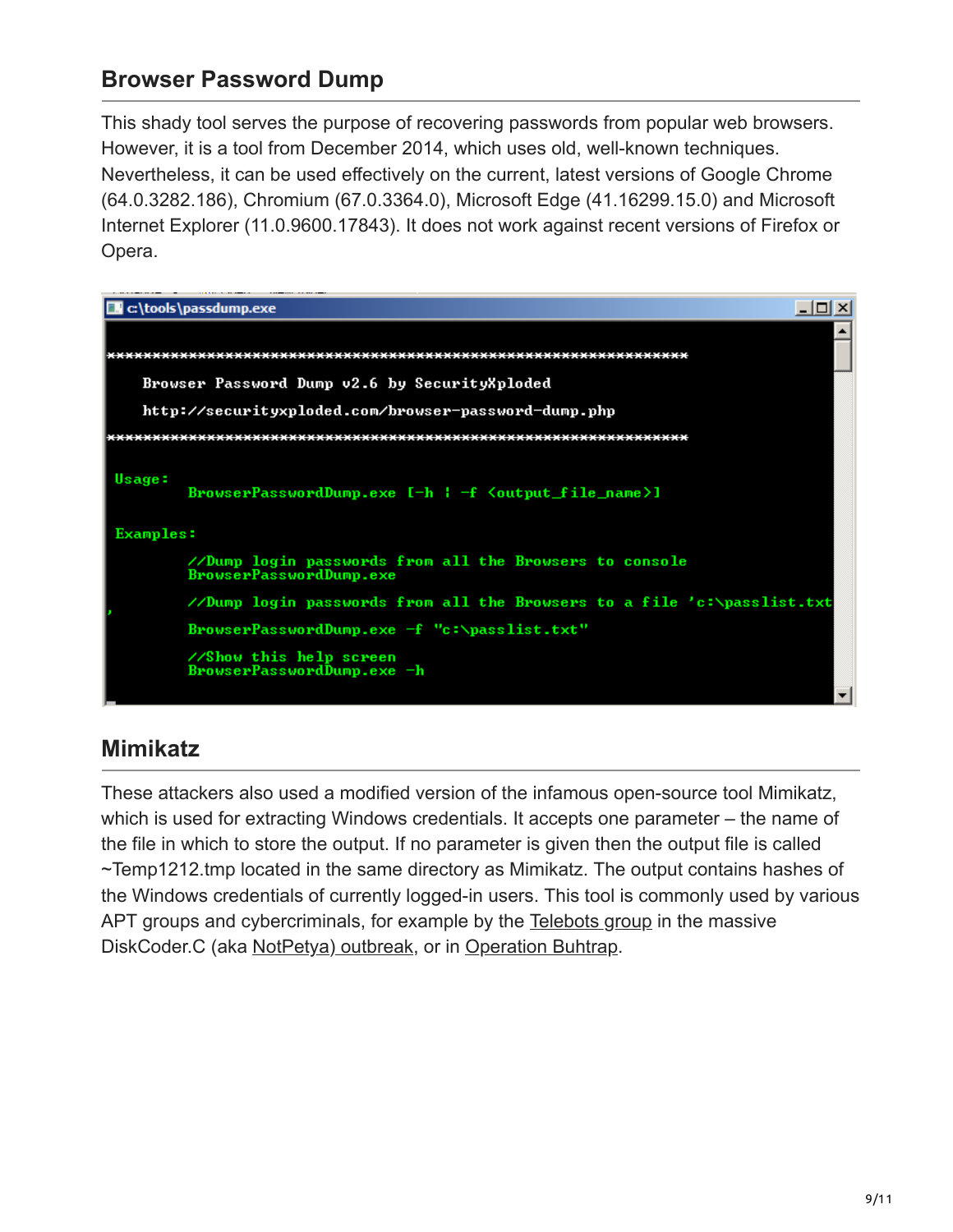```
1int
       2<sub>k</sub>121 argc = argc;
13
    1 argv = argv;
14mimikatz_initOrClean(1);
    if ( 1 argc >= 2 )
15~\simTemp1212.tmp
        g_{\text{log}}FileName = (\text{char} * )1_{\text{array}}[1];16err = RtlAdjustPrivilege(SE_DEBUG_PRIVILEGE, TRUE, FALSE, &bEnabled);
17
18
    if ((err & 0x80000000) != 0)19<sup>1</sup>FS::writeFile(
        ( _int64)L"ERROR kuhl_m_privilege_simple ; Rt1AdjustPrivilege (%u) %08x\n",
2021
        SE_DEBUG_PRIVILEGE,
22
        err,
23
        v7);
24v10 = 4;25pOptionalData = g_pOptionalData;
    kuhl_m_sekurlsa_enum(pData, (__int64)&pOptionalData);
2627
    (*(void (**) (void))(qword_13F2992F0 + 8))();
28Colninitialize();
29return 0;
30)
```
## **Infection vector**

Most of the tools described above are downloaded and installed onto victim systems by malicious droppers and loaders active in the initial stage of the attack. Moreover, we have seen indicators that the attackers leveraged remote access tools, such as [Radmin 3](https://www.radmin.com/) and [LogMeIn,](https://www.logmein.com/) in order to control machines remotely.

### **Conclusion**

This recent attack against an online casino in Central America suggests that hacking tools from the Lazarus toolset are recompiled with every attack (we didn't see these exact samples anywhere else). The attack itself was very complex, consisted of several steps, and involved tens of protected tools that, being stand-alone, would reveal little from their dynamics.

Utilizing KillDisk in the attack scenario most likely served one of two purposes: the attackers covering their tracks after an espionage operation, or it was used directly for extortion or cyber-sabotage. In any case, the fact that ESET products detected the malware on over 100 endpoints and servers in the organization signifies a large-scale effort of the attackers.

Special thanks to Dávid Gábriš and [Robert Lipovský.](https://www.welivesecurity.com/author/lipovsky/)

Image Credit: © [Julliane Nova](https://julliane.deviantart.com/) 

#### **SAMPLES**